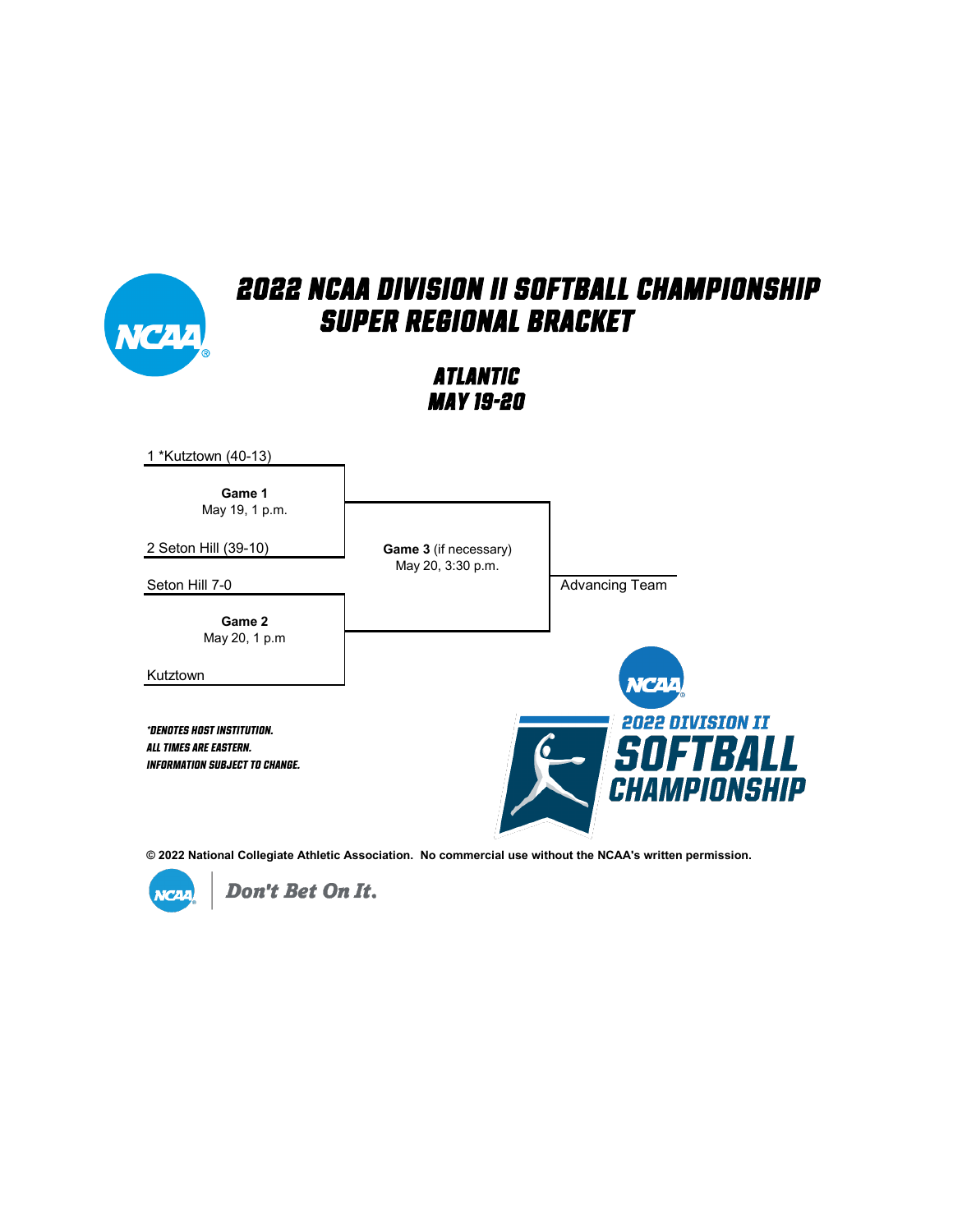

*Central May 19-20*



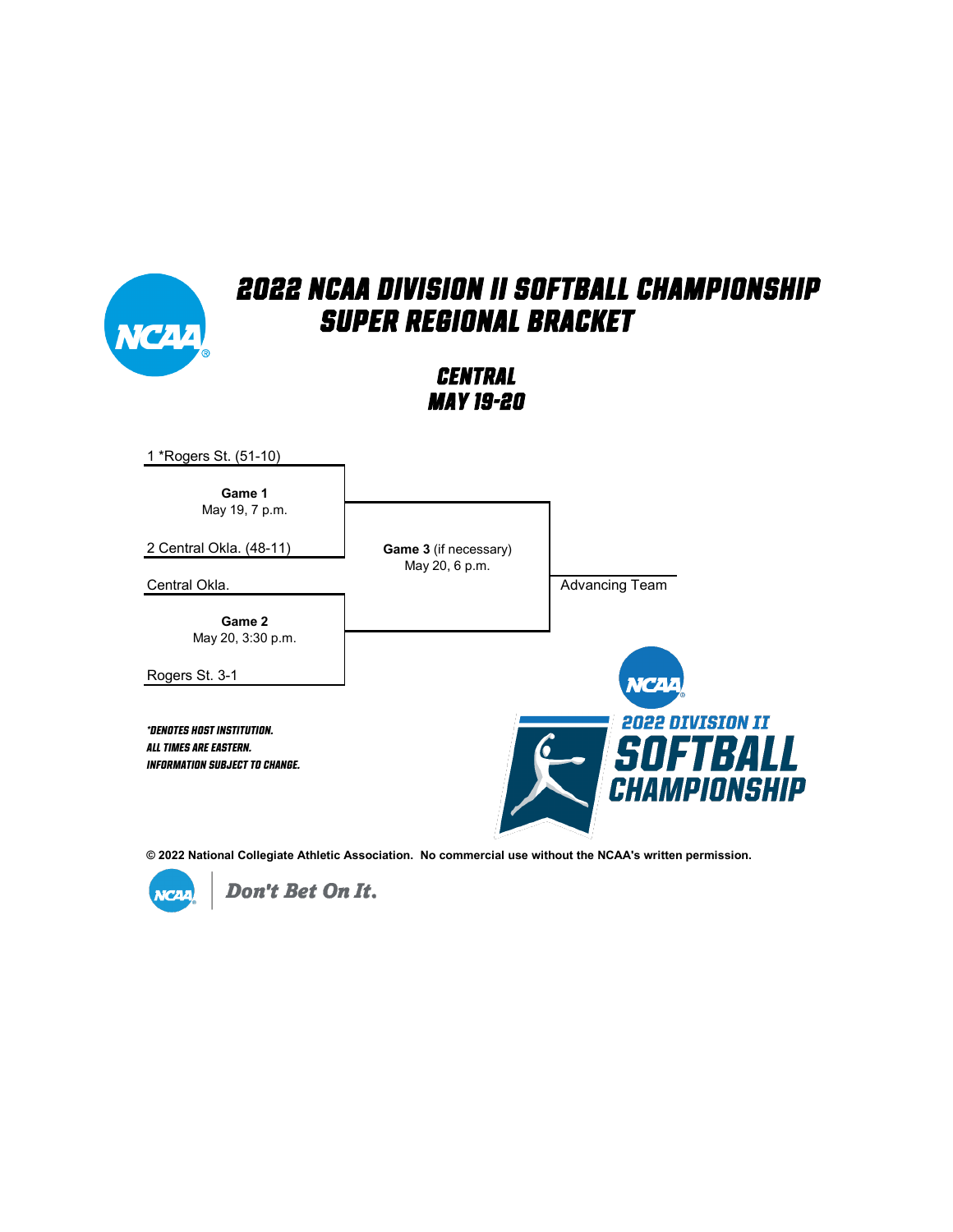#### *2022 NCAA Division II Softball Championship Super Regional Bracket East May 19-20* 1 \*Adelphi (45-12) **Game 1** May 19, Noon 3 Wilmington (DE) (37-18) **Game 3** (if necessary) May 20, 2:30 p.m. Wilmington (DE) 1-0 **Advancing Team Game 2** May 20, NoonAdelphi **VCAA 2022 DIVISION II** *\*Denotes host institution.* SOFTBALL *All times are Eastern. Information subject to change.*

**© 2022 National Collegiate Athletic Association. No commercial use without the NCAA's written permission.** 

CHAMPIONSHIP

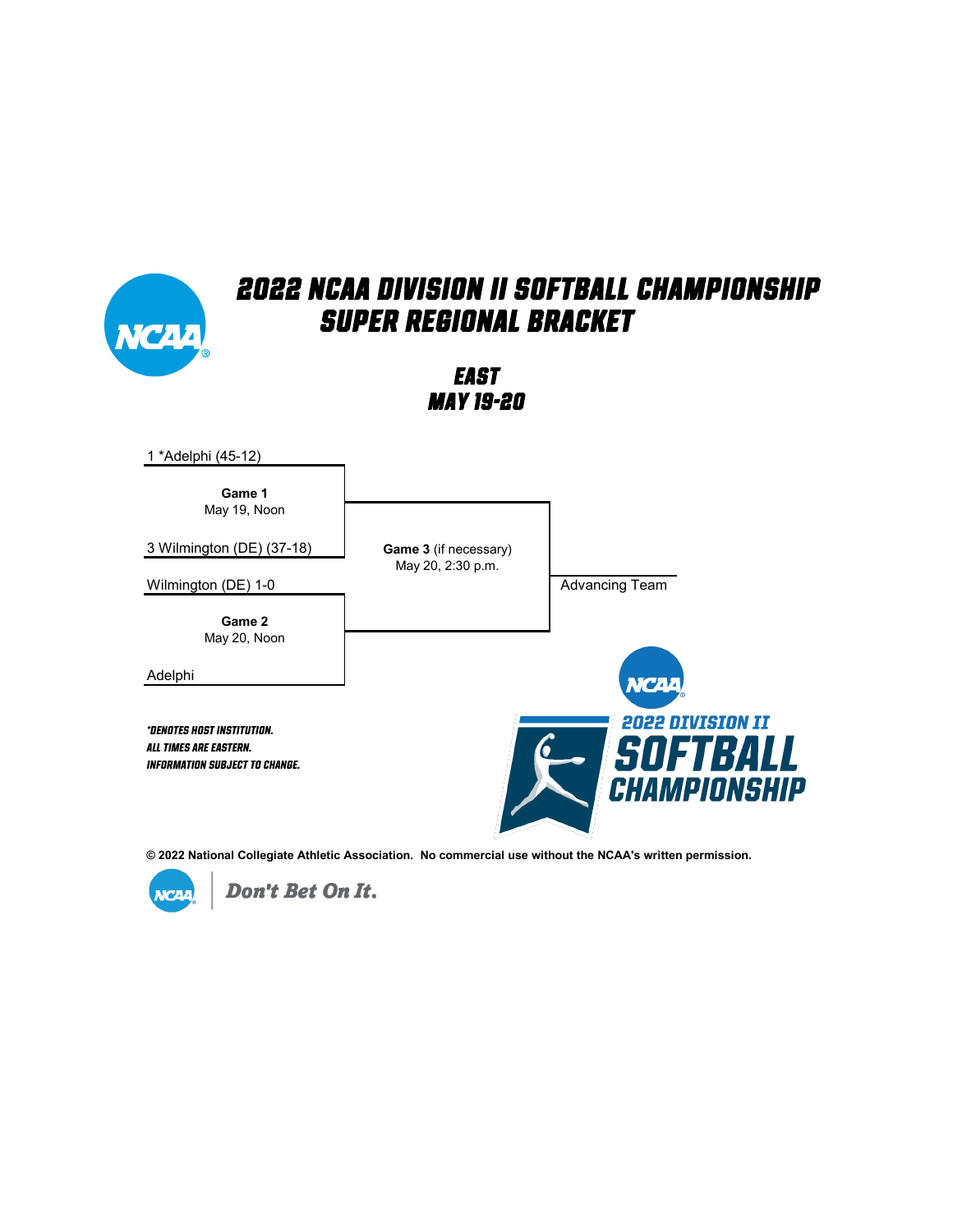

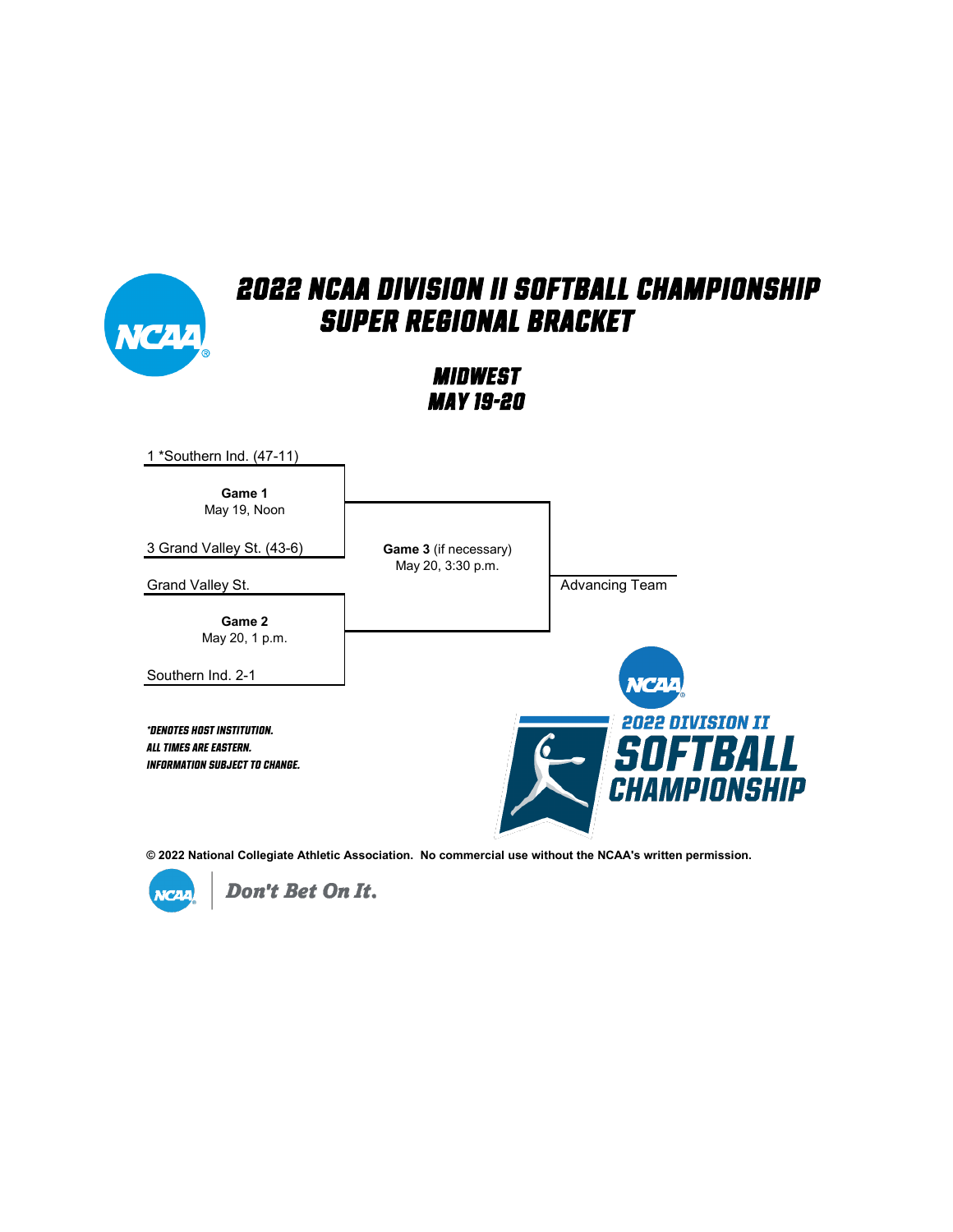

*South May 19-20*



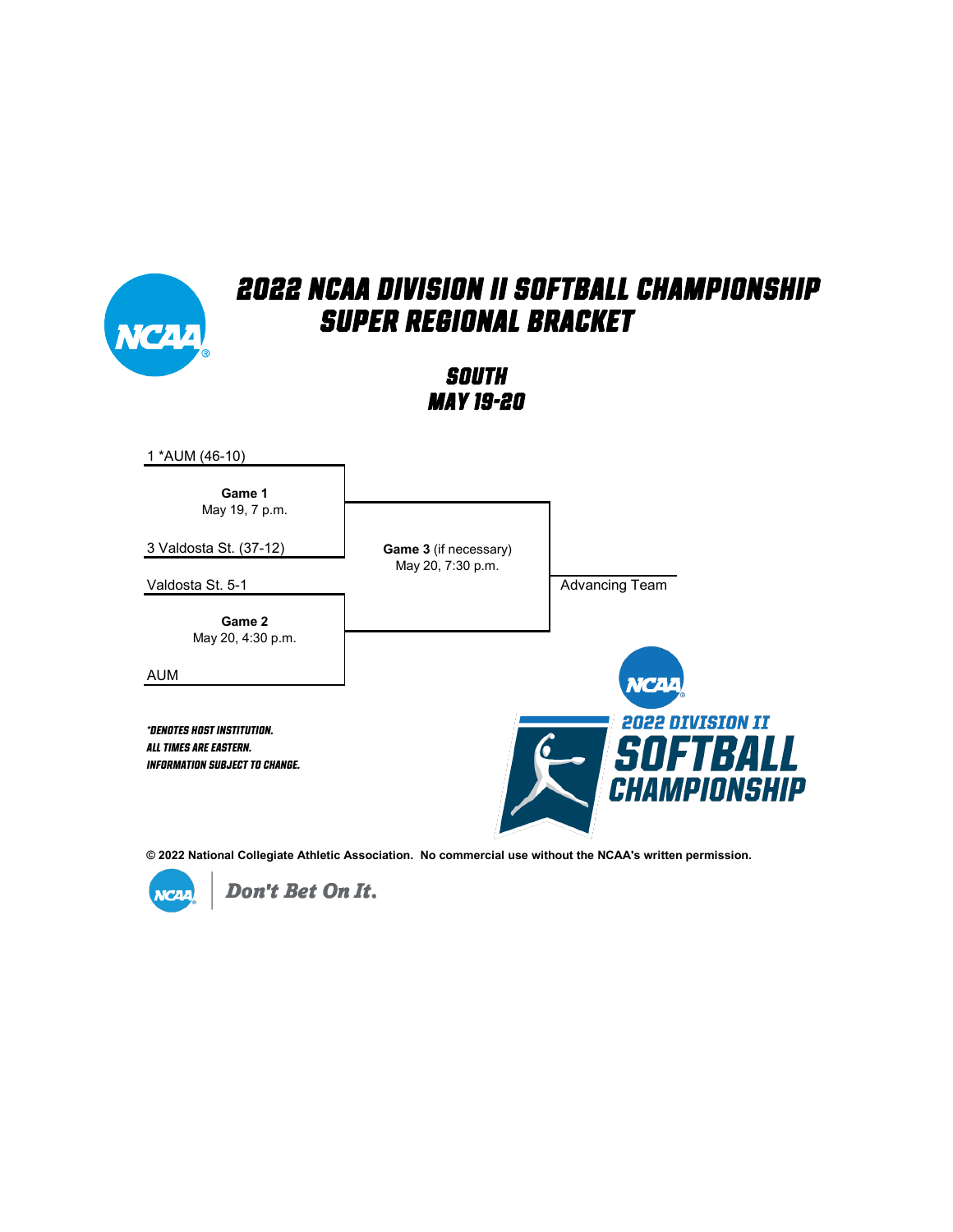

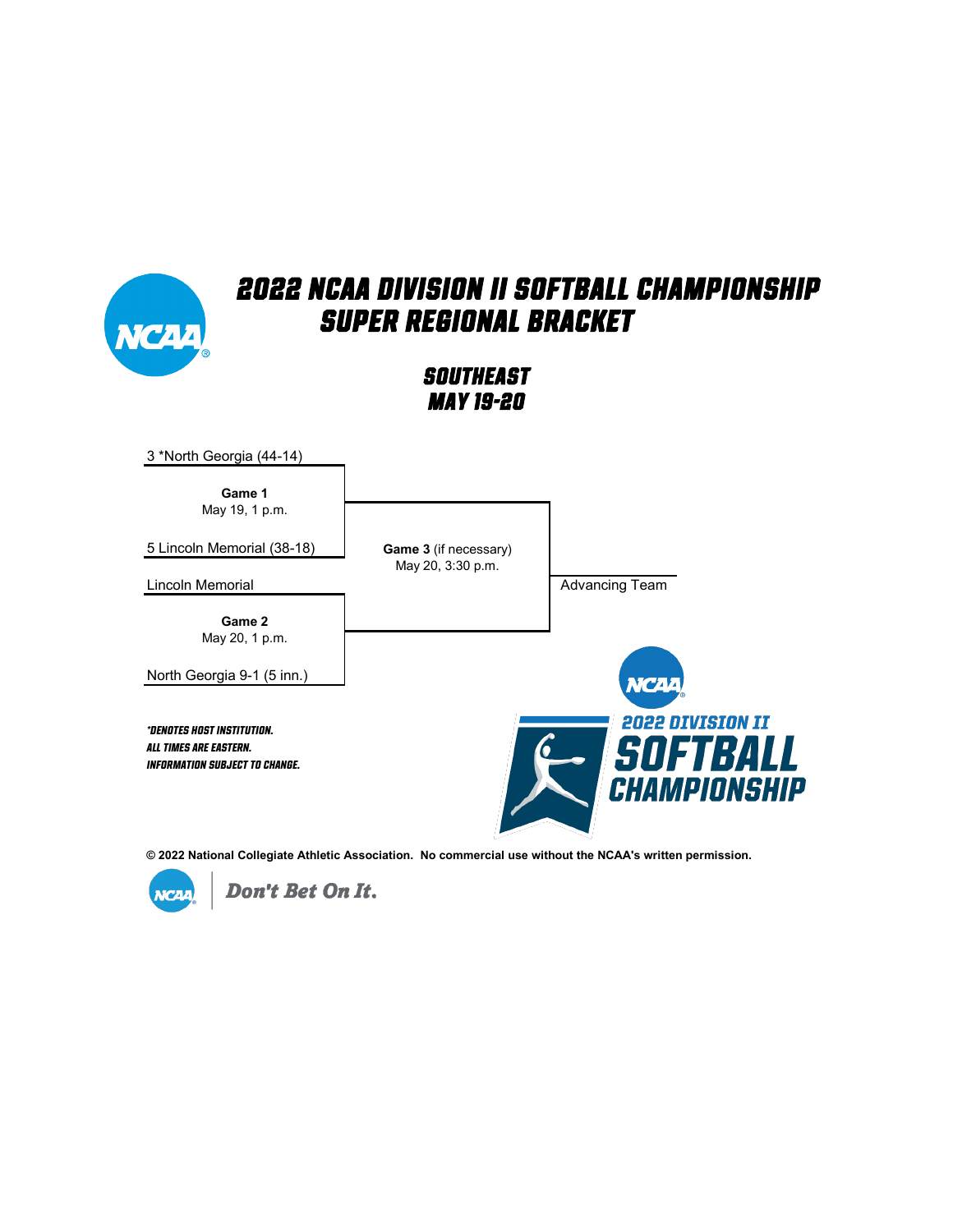

#### *South Central May 19-20*